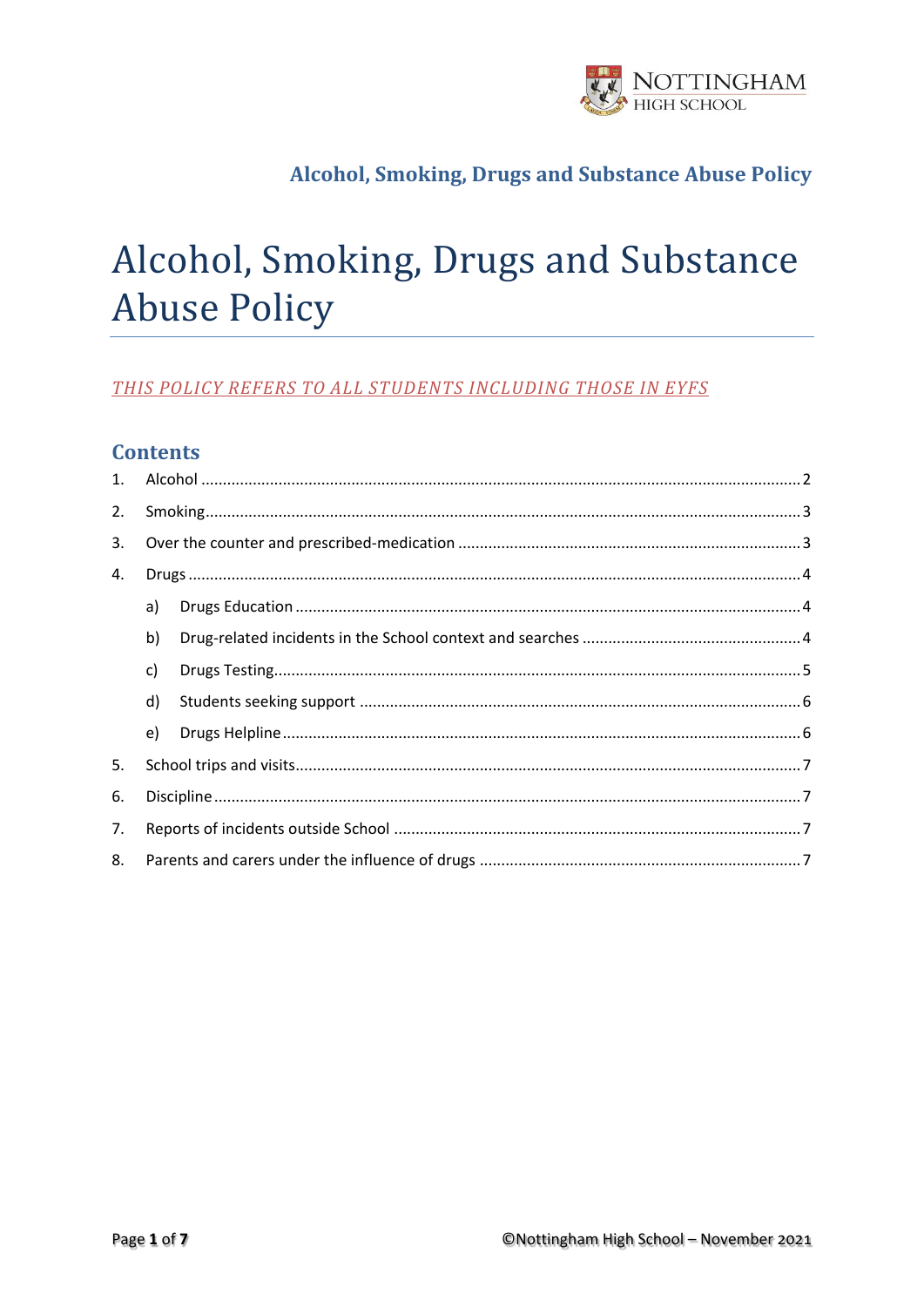

The School is committed to the health and safety of all its members and will take action to safeguard their well-being. The term drugs in this policy is a 'substance people take to change the way they feel, think or behave and refers to alcohol, tobacco, illegal drugs, prescribed drugs, legal highs and volatile substances'. The possession, use or supply of illegal drugs in the school context, which is defined as on any School premises or during any School activity, is totally forbidden. Any such instance will be viewed as an extremely serious disciplinary matter and the likely outcome is permanent exclusion from the School.

In its response to drugs misuse and in the education it provides on drugs, the School follows the guidance given in *[DfoE and ACPO drug advice for schools, \[September 2012\]](https://www.gov.uk/government/publications/drugs-advice-for-schools)*. This document should be read in conjunction with the School policies on safeguarding and child protection, behaviour and discipline, offsite visit, pastoral care and statements of School expectations in the School Planner.

The Headmaster or Deputy Heads [or in the case of an Infant or Junior student, the Head of Infant and Junior School] will inform parents at the earliest appropriate opportunity in situations involving the possession, use or supply or illegal substances in the school context. [There is no legal requirement to do this before searching or further drugs testing has taken place].

We believe that it is important to deliver a clear, consistent moral framework that promotes the integrity of our community, and gives all of our students the understanding and self-confidence to reject illegal drugs and substances. We want good citizenship and respect for the law to flourish.

### <span id="page-1-0"></span>**1. Alcohol**

The High School recognises its duty to discourage and deter unhealthy and immoderate patters of drinking, whilst helping to educate our students in the balanced, limited, social use of alcohol if and when appropriate. We do not have a zero tolerance approach but encourage a safe and responsible attitude to the consumption of alcohol.

At all times students at the High School are bound by the law [https://www.gov.uk/alcohol-young](https://www.gov.uk/alcohol-young-people-law)[people-law](https://www.gov.uk/alcohol-young-people-law) with some additional School restrictions. In the School context, no student may drink or bring alcohol onto School premises, or take it on School outings, trips, expeditions, fixtures, etc. unless permission has been granted by the Headmaster. In addition, no student may visit licensed premises during the School day. On trips and visits no student below Year 10 may enter a public house or bar whilst in the care of the School.

School contexts within which students may be allowed to consume very limited amounts of alcohol under the age of 18 are:

- i. Social occasions in School where food is also served, eg a sports club or society dinner, subject to:
	- a. The terms of the licence granted for the occasion;
	- b. Restrictions on amounts;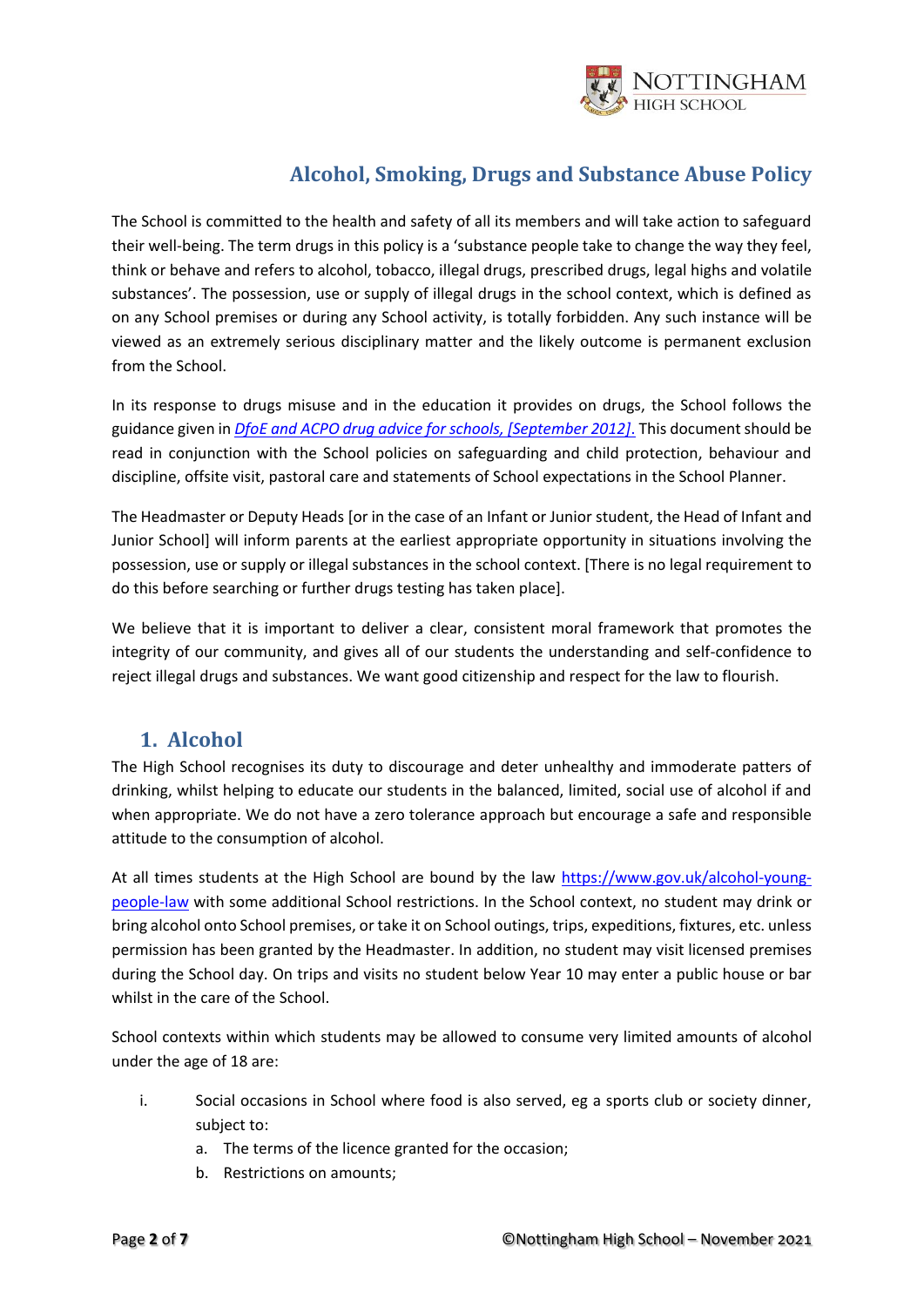

- c. Staff control of the serving of drinks
- d. A total ban on the consumption of spirits.

b, c and d above apply, in addition, at private venues [such as an expeditions camp site].

ii. Licenced premises, providing the conditions for supervision set out in [i] are strictly adhered to and students are in Year 10 or above. The supervising adult will be a member of staff designated by the trip organiser. This applies on trips outside England, except in countries where the law is more stringent. In this event students will be fully briefed of all additional restrictions. It is appreciated that some trips will have a 'No Alcohol' rule, whereas others will permit the responsible attitude towards drinking in keeping with the policy. All students and their parents or guardians will be made aware in writing of the specific rules for all trips and be given the opportunity to withhold permission for a student to consume alcohol. The member of staff in charge of the specific trip will assume responsibility for responsible alcohol consumption. If a student is hosted by a family then the student's parents will establish alcohol limits with the host family if appropriate. No spirits will be consumed.

A breach of this rule will be treated as a major disciplinary offence and will follow School procedure, a summary of which is outlined under point 6 below.

### <span id="page-2-0"></span>**2. Smoking**

Under no circumstances may any student at the High School smoke or otherwise be in possession of tobacco or products relating to e-cigarettes on the way to and from School, at any point during the School day, at any event representing School or during any visit or trip organised by the School. The whole site is non-smoking.

The supply of smoking related substances in School is a serious matter; any breach of the rules will follow the School discipline procedure, a summary of which is outlined under point 6 below.

### <span id="page-2-1"></span>**3. Over the counter and prescribed-medication**

The School Nurse is able to provide paracetamol and Ibuprofen to students hence there should be no need for students to carry their own. However if any other over the counter medication is required on a regular basis the School Nurse and if possible the student's Tutor should be informed that the student is taking the medication. If parents want antihistamines or other prescribed medicines (including antibiotics) to be given at school they will need to fill out and sign a 'parental agreement for School to administer medicine' form and bring the medicine to the medical room for safe storage. Any further advice on this should be sought from the School Nurse immediately. In the Infant and Junior School there is an 'Administration of Medicine' policy. If students use an epi-pen they should keep one in their possession at all times and leave one in the medical room. An individual health care plan provided by the parents which has instructions on the condition, symptoms, treatment and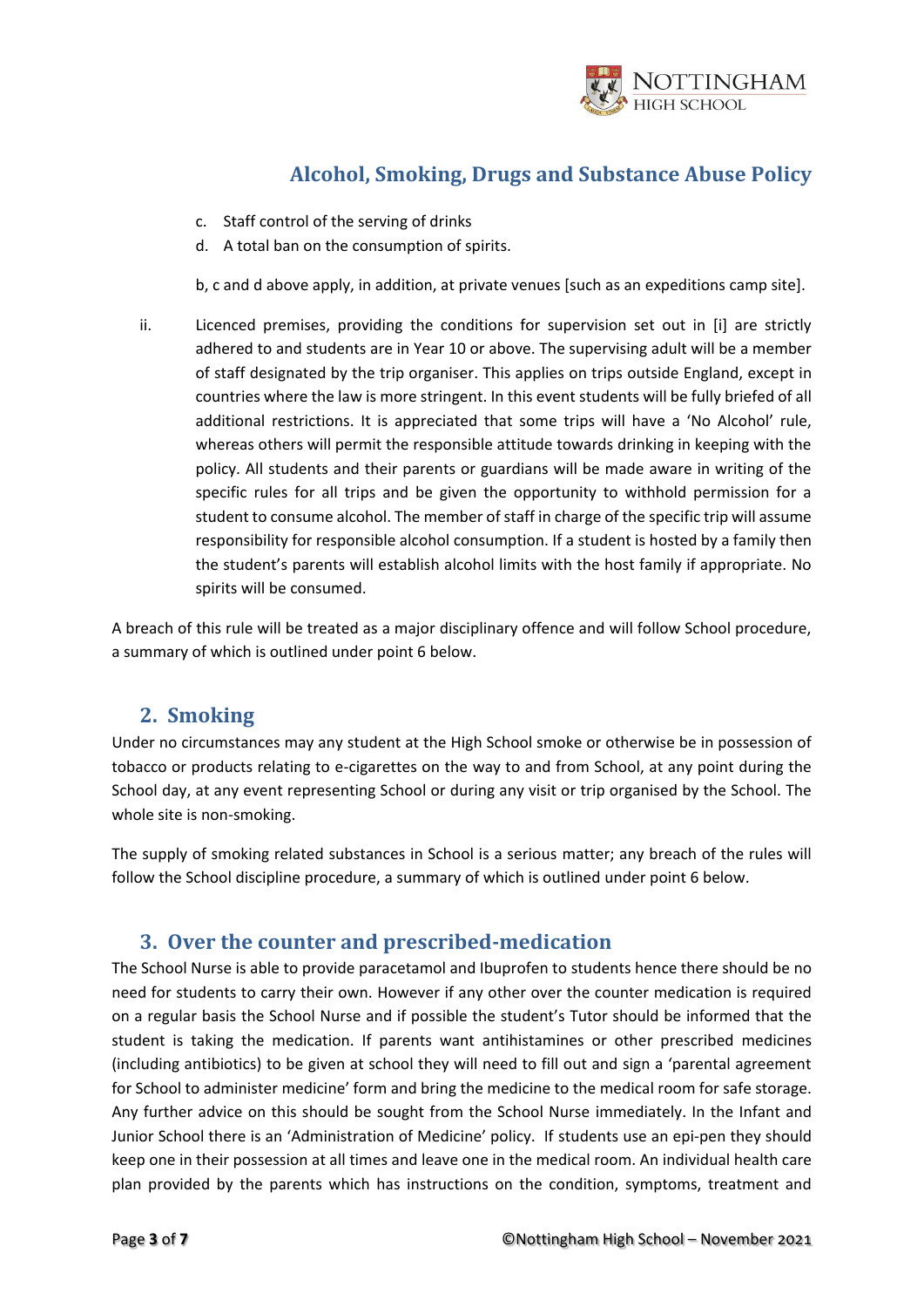

contact details should also be provided. This also applies to diabetics who may keep insulin in the medical room.

### <span id="page-3-0"></span>**4. Drugs**

#### <span id="page-3-1"></span>**a) Drugs Education**

For students the School supports the following educational aims:

- To discourage students from experimentation with drugs and other harmful substances.
- To enable students to make healthy, informed choices by increasing knowledge of such substances, and by developing and practising skills for avoiding the use of them through effective PSHE teaching and other teaching within the curriculum; this may involve the use of outside speakers.
- To provide accurate information about drugs in an age-appropriate manner through teaching above, including the moral and social implications of drugs use.
- To increase understanding about the implications and possible consequences of use.
- To enable students to identify sources of appropriate personal support.
- Our education includes an ethical dimension, designed to instil an understanding of the importance of complying with the criminal law.

#### For staff:

The Headmaster ensures that all staff members are made aware of this policy, and this is referred to in the Employment Handbook.

#### For parents or carers:

In addition, parents or carers and outside agencies are also kept informed of incidents covered in this policy. The policy is also posted on the School website and hard copies can be obtained by parents or carers if requested. Practical advice is also available in individual cases for parents or carers from the School Nurse or the School Counsellor should they discover that a student is abusing drugs or other substances.

#### **b) Drug-related incidents in the School context and searches**

<span id="page-3-2"></span>We will always investigate rumours about involvement in illegal drugs and substances. The Deputy Head [Individuals] or in their absence the Deputy Head [Academic] supported by the Assistant Heads [Individuals] [or in the case of an Infant or Junior student, the Head of Infant and Junior School] directs any investigations arising from this policy. Each incident and context will be considered individually and the implications of the action to be taken weighed very carefully. For each drugs incident within the School context, suspension or permanent exclusion must be seen as the most likely outcome and the School's Misbehaviour and Exclusions Policy will be followed.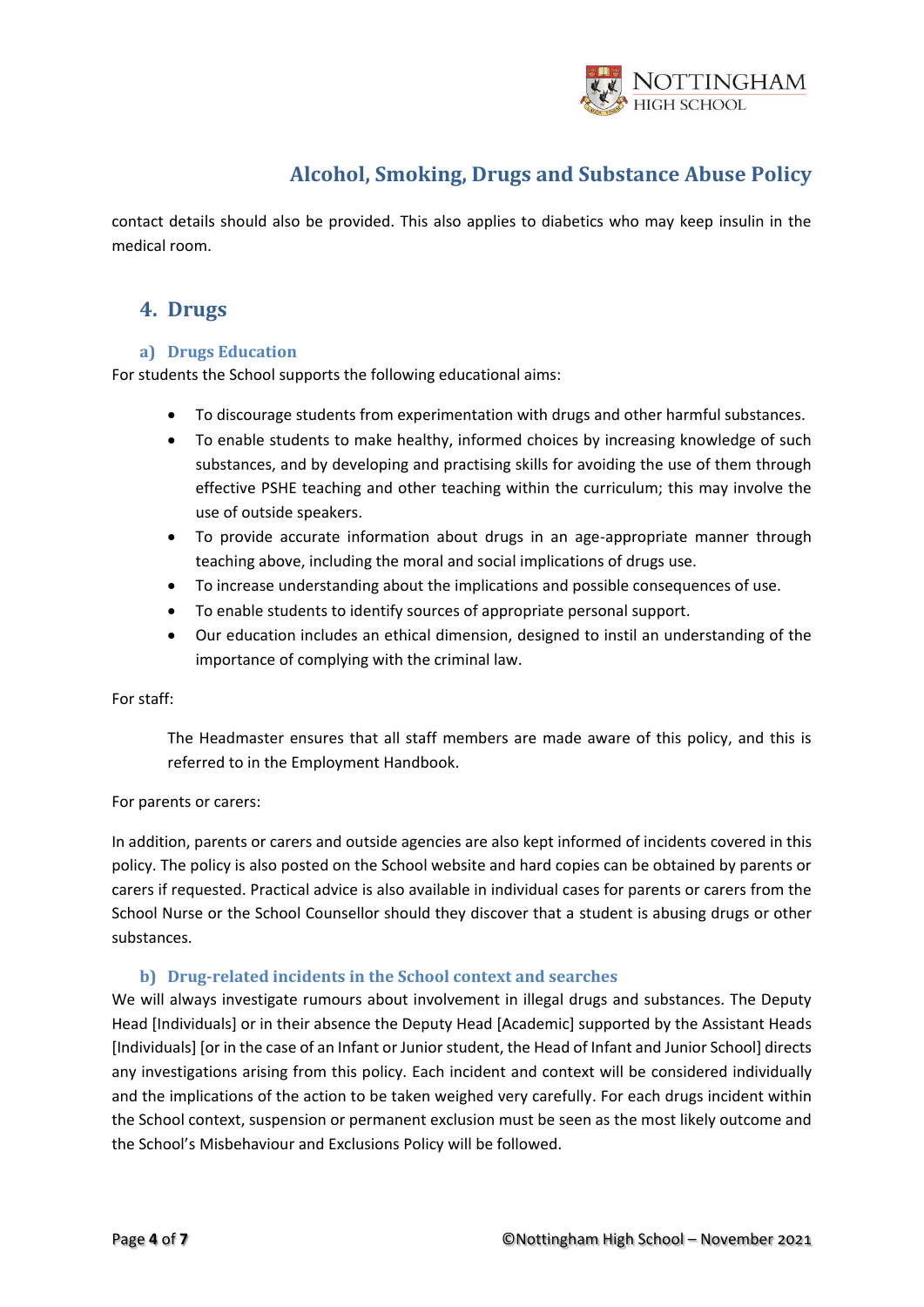

Investigations may involve interviewing a number of other students, viewing CCTV footage, the searching of lockers, bags or external clothing with consent from either the parents or the student if they are mature enough and capable of fully understanding the procedure. It may be necessary under the Misuse of Drugs Act 1971 to search without consent under the direction of the Headmaster, when there are reasonable grounds to suspect a student has a prohibited item in their possession. The member of staff leading the investigation will determine the need to contact parents for consent or not. If the student refuses the consent, they will be asked to explain why, and this may be taken into account for discipline and actions on conclusion of the investigation. The School may then contact the police if they feel this is needed. If the parent refuses consent then the School may draw inferences from their decision and again the Police may be informed.

When a search is carried out, it will be done so in such a manner so that minimal embarrassment or distress is caused. If a student is physically searched, the searcher and the second member of staff will be of the same gender as the student. When property is searched, a member of the Senior Management Team will direct the search and be accompanied by another member of staff.

Any drugs that are found as a result of investigations will be immediately confiscated and held securely by a member of the Senior Management Team of the High School or the School Nurse in a sealed bag or container [in the presence of a second witness], clearly labelled with date, time, witnesses and student's name. If it is clear that the student involved has broken the law then the police will be informed at this stage by the Deputy Head [Individuals] or the Deputy Head [Academic] assisted by the Assistant Head [Individuals] in their absence [or in the case of an Infant or Junior student, the Head of Infant and Junior School]. The Headmaster and parents will be informed at this stage if they haven't already been informed.

#### **c) Drugs Testing**

<span id="page-4-0"></span>Under the direction of the Police or the Headmaster, further drugs testing carried out in school by medical professionals, such as the School Nurse [with a member of School staff present], such as diagnostic saliva testing, hair follicle testing, urine testing or breath testing may be used if there are reasonable grounds to suspect a student of using illegal substances. This may then be followed up by the collection of urine samples under strictly controlled conditions for subsequent professional analysis off-site. The relevant consent to a drugs test is that of the student, even they are under 16, provided they are sufficiently mature and understand the consent given in writing. In the event of a drugs test, the School will always attempt to contact parents but, in the event that we cannot get hold of a parent, we reserve the right to continue with the test with the consent of the student. If the student or parent refuses consent to be tested then the School may draw inferences from their decision.

In all cases, the student will be asked to sign to say they are satisfied with the collection procedure of the test and that they give consent for the results to be made available to the Headmaster. If a student refuses consent, they will be asked to explain why, and this may be taken into account for future disciplinary actions taken on conclusion of the investigation. In such cases the School is likely to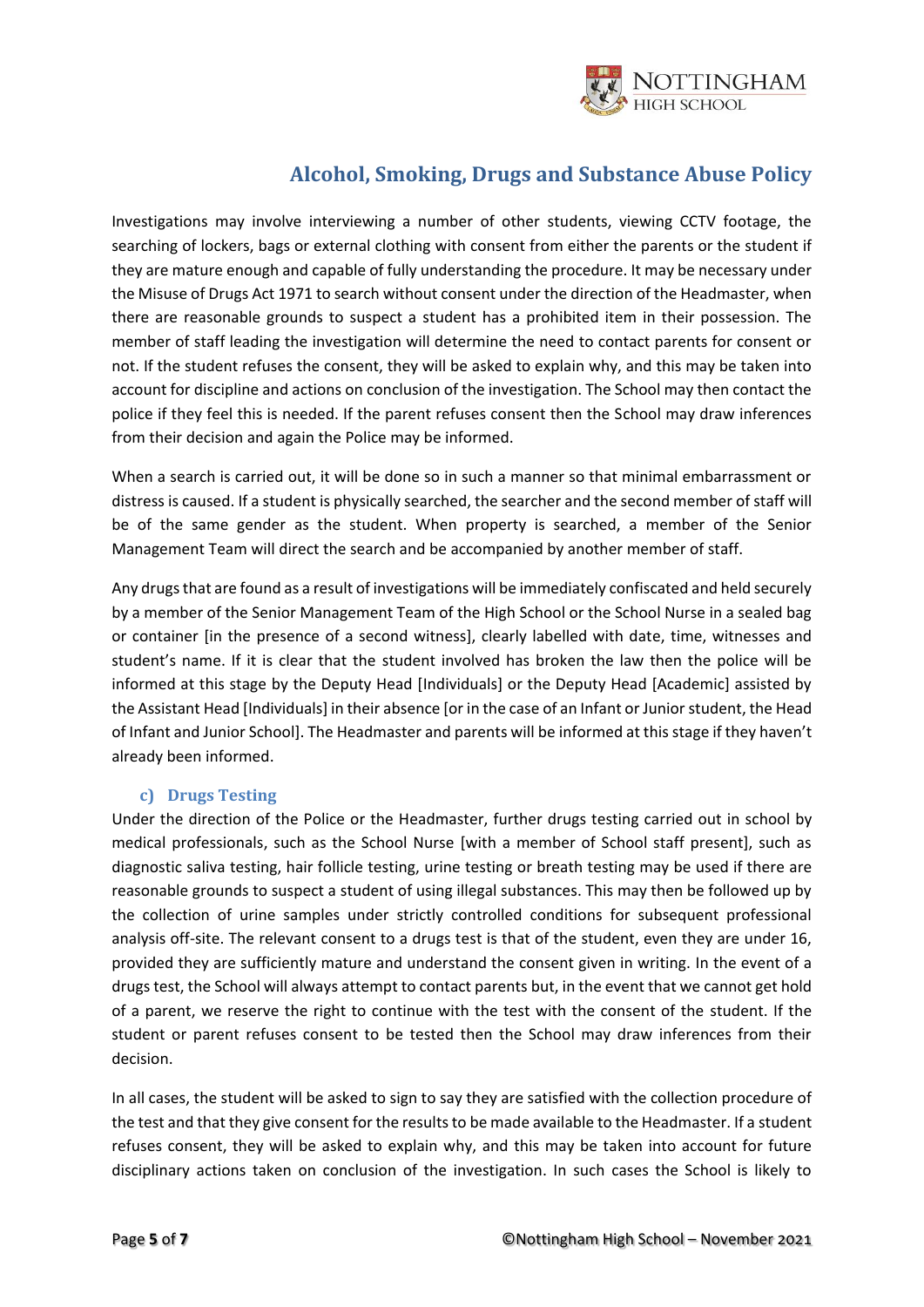

contact the Police for further advice. The results of any test would be kept confidential and the testing kit would be destroyed once the matter is closed by the relevant parties. All information gathered is kept in line with the Data Protection Act.

#### **d) Students seeking support**

<span id="page-5-0"></span>The School expectations make it perfectly clear that the possession and supply of non-prescribed drugs on the School site is a very serious matter which, in a number of cases, will lead to the permanent exclusion of the student[s] involved.

However, the School's primary concern is for the student and their welfare and to the welfare of the School community as a whole. Any student who is genuinely seeking help on a drugs-related matter will be supported in a non-disciplinary manner. The student will be given support and guidance and the information disclosed will be dealt with in the appropriate manner, considering any safeguarding implications that may arise. It may be the case that information needs to be shared with other professionals so that appropriate help can be gained for the student concerned. The students can approach any member of staff for support in this area. In cases where students refer themselves, at the discretion of the Headmaster, we may offer our students the opportunity to reform his or her habit with the support of a drug testing programme and counselling.

If a student is found to be under the influence of drugs on the School site then our immediate priority is the safety and medical treatment for that student. Once again the School's Safeguarding and Child Protection Policy may come into effect.

#### **e) Drugs Helpline**

<span id="page-5-1"></span>Drinkaware: An independent charity that promotes responsible drinking through innovative ways to challenge the national drinking culture, helping reduce alcohol misuse and minimise alcohol-related harm. Tel: 020 7307 7450<http://www.drinkaware.co.uk/>

ASH [Action on Smoking and Health]: A campaigning public health charity aiming to reduce the health problems caused by tobacco. Tel 020 7739 5902 Email: [enquiries@ash.org.uk](mailto:enquiries@ash.org.uk) Website: [www.ash.org.uk](http://www.ash.org.uk/)

Smokefree, NHS Smoking Helpline: 0800 169 0 169 Website[: http://smokefree.nhs.uk](http://smokefree.nhs.uk/)

24 hour confidential telephone advice about drugs is offered by the National Drugs Helpline, also called *Talk to Frank* 0300 123660<http://www.talktofrank.com/>

Release 020 7324 2989 <https://www.release.org.uk/> offers more restricted hours or [ask@release.org.uk](mailto:ask@release.org.uk)